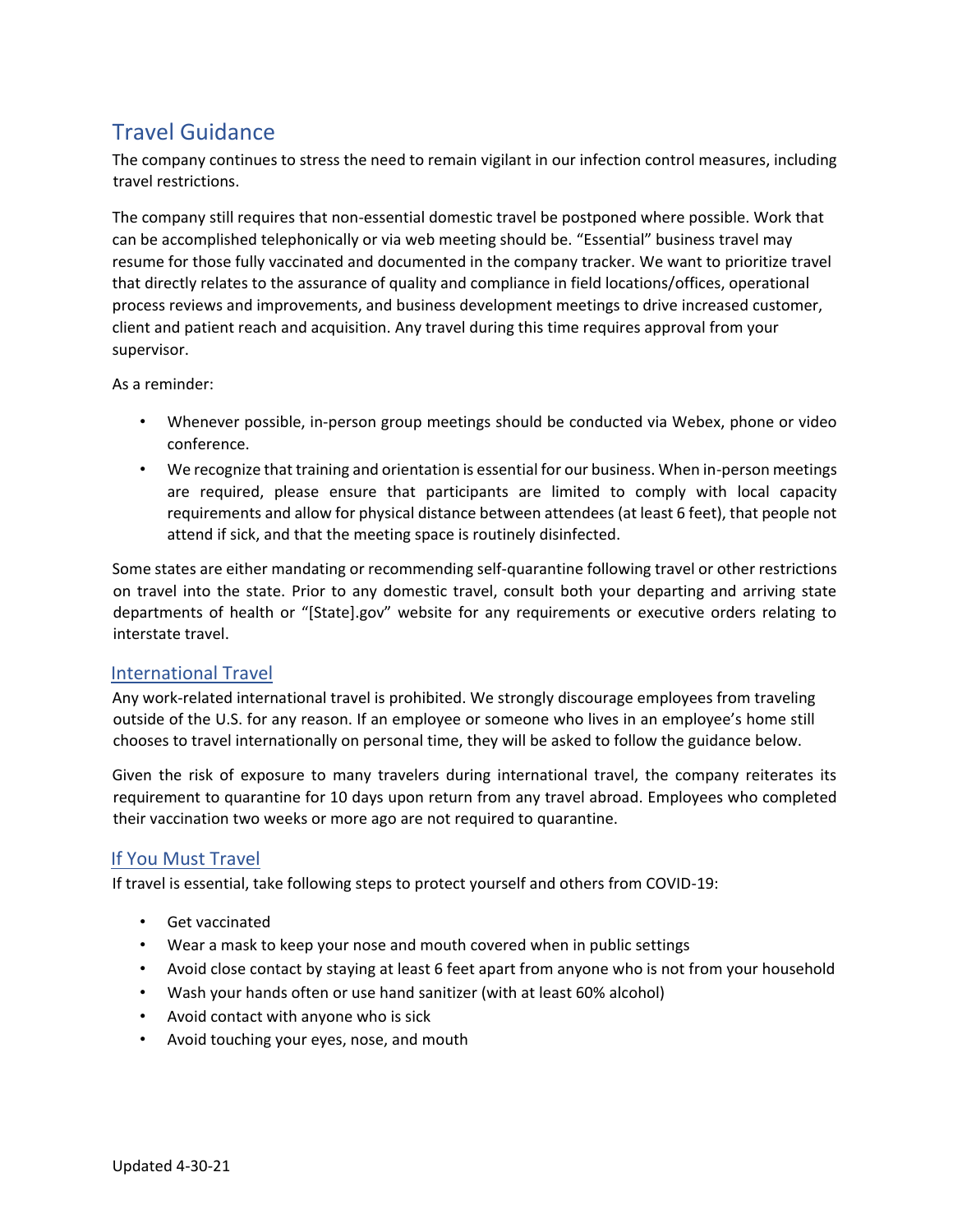People who are sick, have recently tested positive for the virus that causes COVID-19, or have been exposed to a person with COVID-19 should delay travel.

## Anticipate Your Travel Needs

- Bring an extra mask to wear in public places
- Pack hand sanitizer (with at least 60% alcohol)
- Bring enough of your medicine to last you for the entire trip
- Pack food and water in case restaurants and stores are closed
- • Avoid high-risk activities:
	- o Attending large social gatherings, like a wedding, funeral, or party
	- o Attending mass gatherings, like a sporting event, concert, or parade
	- $\circ$  Being in crowds  $-$  for example, in restaurants, bars, airports, bus and train stations, or movie theaters
	- o Traveling on a cruise ship or river boat

## Considerations for Types of Travel

Travel increases your chances of getting and spreading COVID-19. Your chances of getting COVID-19 while traveling also depends on whether you and those around you take steps to protect yourself and others, such as wearing masks and staying 6 feet away from people outside your household. Airports, bus stations, train stations, and rest stops are all places travelers can be exposed to the virus. These are also places where it can be hard to social distance.

#### Air Travel

Air travel requires spending time in security lines and airport terminals, which can bring you in close contact with other people. Social distancing is difficult on crowded flights, and sitting within 6 feet of others, sometimes for hours, may increase your risk of getting COVID-19.

Also consider how you get to and from the airport, as public transportation and ridesharing can increase your chances of being exposed to the virus.

#### Bus or Train Travel

Traveling on buses and trains for any length of time can involve sitting or standing within 6 feet of others, which may increase your risk.

## Car Travel

Making stops along the way for gas, food, or bathroom breaks can put you in close contact with other people and frequently touched surfaces.

## Hotel Stays

When travel requires on overnight stay in a hotel:

- Wear a mask in the lobby and other common areas
- Check the hotel COVID-19 prevention practices before you go
- Use options for online reservation and check-in, mobile room key, and contactless payment